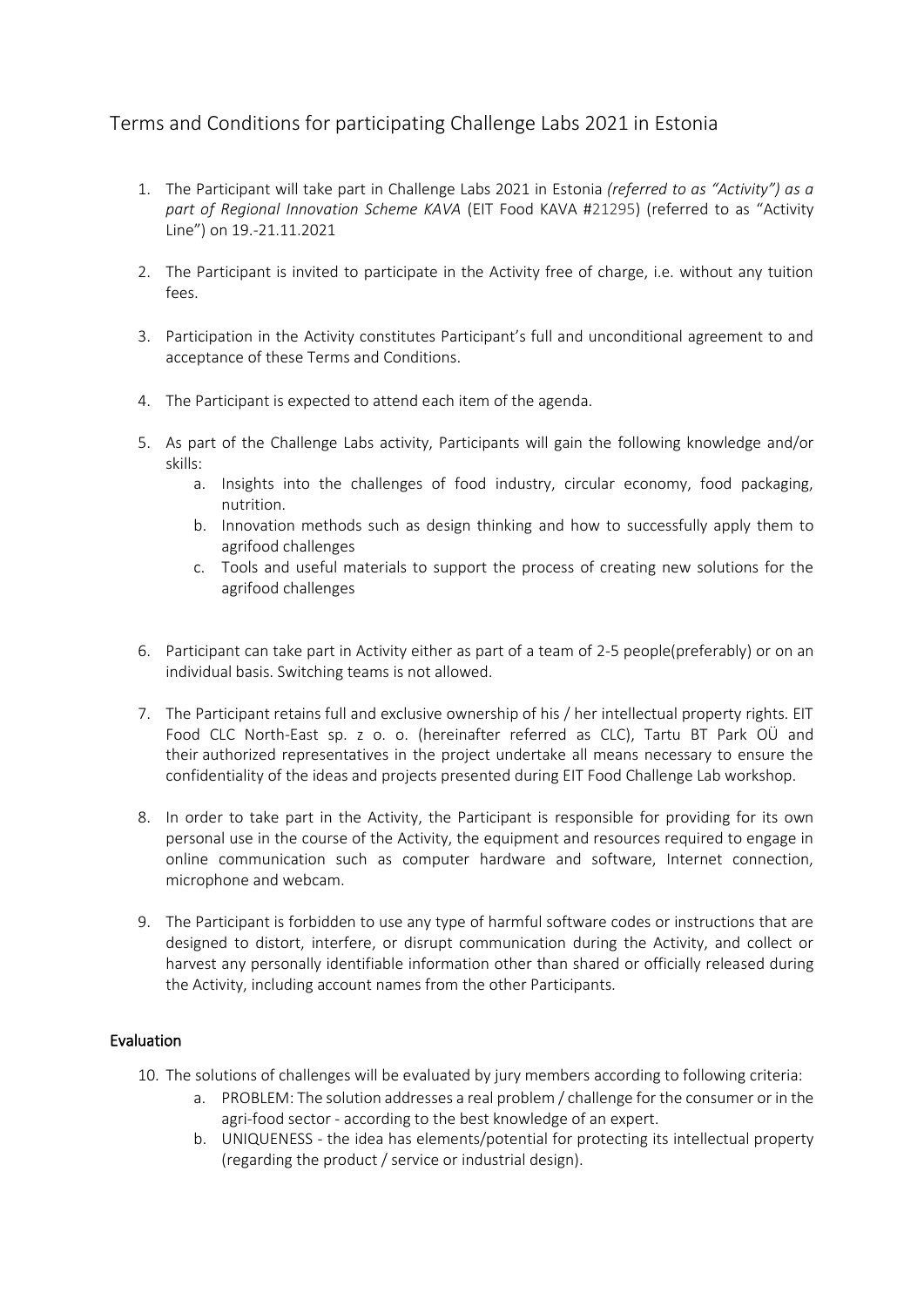- *c.* MARKET NOVELTY the idea is currently not available on the national and / or European and / or global market*.*
- d. BUSINESS MODEL has a chance to reach the right group of customers and achieve commercial success.
- e. ENVIRONMENTAL IMPACT the idea may prove at least neutral costs for the environment.
- 11. Team with the  $1<sup>st</sup>$  highest final score will be awarded as  $1<sup>st</sup>$  RIS Challenge Labs winner (2000 EUR prize).

# *Personal data*

- 12. Providing my personal data is voluntary, however in the event of failure to do so, I will not be able to take part in the Activity,
- 13. I have right to demand the amendment, deletion or limitation of the processing of personal data and the exercise of the right to object to such processing as well as the right to withdraw my consent at any time by sending an e-mail with a request to the following address[: ris@eitfood.eu](mailto:ris@eitfood.eu),
- 14. My personal data may be shared with EIT Food ivzw,
- 15. I understand that by registering to the event I consent to appear in photos/videos from the day which may be used in future marketing or promotional material \*
- 16. The Processor of my personal data is: Tartu BT Park OÜ
- 17. The Controller of my personal data is: EIT Food CLC North-East
- 18. My personal data will be stored until the processing of my personal data is no longer necessary for the intended purpose or my consent to the processing of data is revoked by me,
- 19. The Controller do not intend to transfer my contact data to a third country or international organization,
- 20. My personal data is not subject of automated decision-making, including profiling,
- 21. I have the right to lodge a complaint with the relevant and competent supervisory authority of my habitual residence, place of work, or place of infringement if I decide that the processing of my personal data violates the regulations of the General Data Protection Regulation.
- 22. Participants will give their consent to the EIT Food Partner and to EIT Food to use my image and/or testimonial recorded during the Activity to be used free of charge for promotional purposes of the Activity, including but not limited to print and online media, the EIT Food Partner and the EIT Food publications, websites and online multimedia platforms. This includes use of image, video, voice or all three of them for unlimited time period. I further understand that these items may be subject to reasonable modification or editing.

### Terms and conditions to the winner

- 23. The 1<sup>st</sup> Challenge Labs Prize shall be divided and distributed in equal amounts to the each member of the Winning Team. Based on the number of members of the Winning Team.
- 24. Prize will be paid to the Prize winner in one instalment following the result of the jury discussion during the final presentation scored against transparent criteria presented to the participants at the beginning of the EIT Food Challenge Labs workshop. The Prize Winner has no right to claim for any additional costs, reimbursements, or fees on any legal ground except for the lump sum fixed in this Agreement.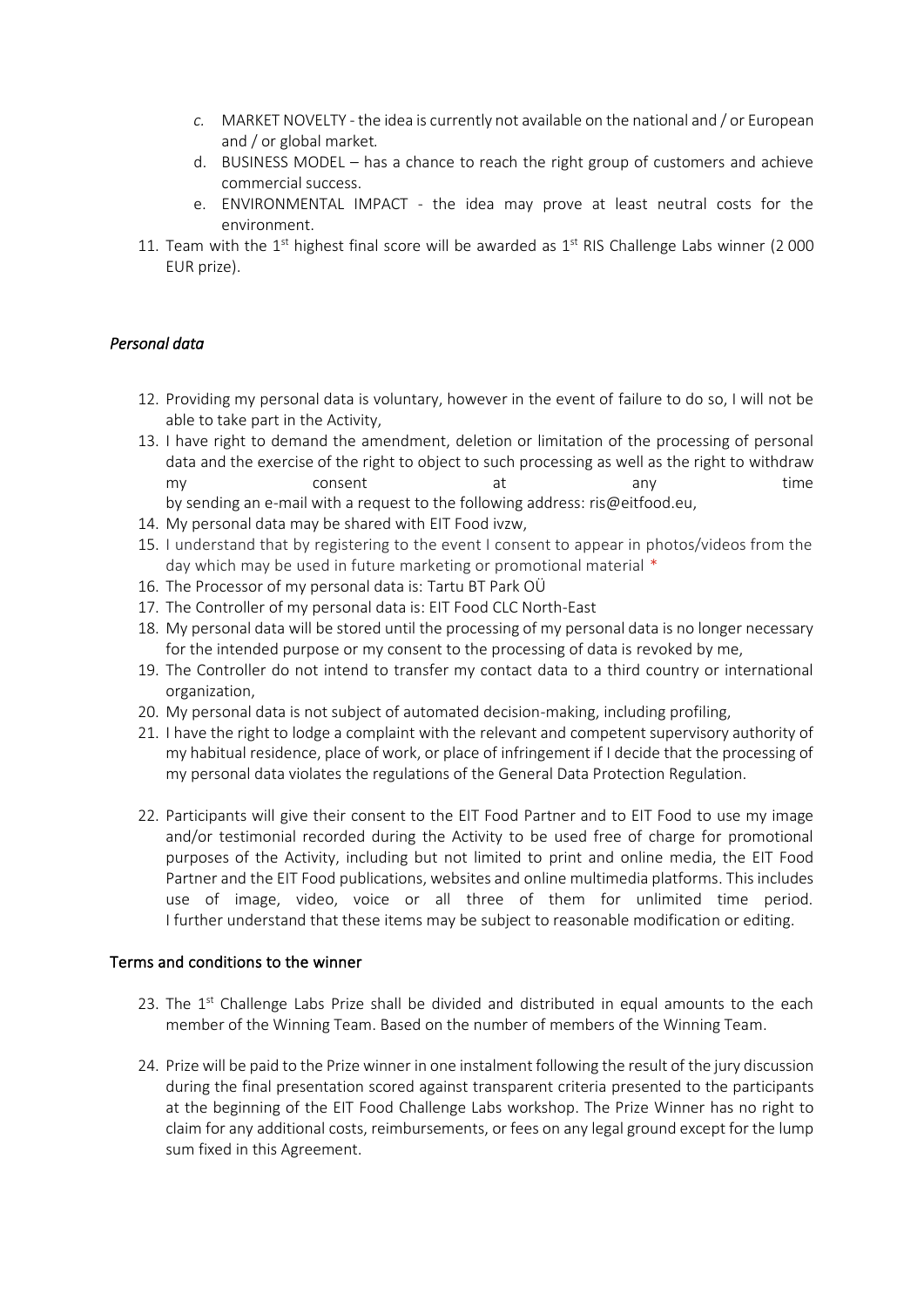- 25. The payment of the lump sum will be done only if the Prize Winner meets the eligibility criteria specified in EIT Food Challenge Labs Terms and Conditions and takes part in all parts of the workshop agenda. The lump sum will be paid within 30 days from the moment of the approval of aforementioned documents by CLC. Payment shall be made to the bank account indicated by Prize Winner in Personal Data Form.
- 26. The lump sum will be subject to taxation according to the legal requirements applicable for the Prize Winner and CLC, i.e. the balance transferred to the bank account indicated by the Prize Winner will be decreased by the amount of legally required tax advance in accordance with the tax regulations of the Republic of Poland. In case the Prize Winnersubmits the Certificate of Tax Residency issued by a relevant tax office in his or her home country, the regulations on avoiding double taxation will be applied.
- 27. The Prize Winner ensures that it complies with certain obligations as follows:
	- preventing conflict of interest,
	- keeping confidentiality and security,
	- being in line with ethics, including fundamental principle of research integrity as set out in the European Code of Conduct for Research Integrity,
	- acknowledge EU support visibility,
	- acknowledge specific rules for carrying out action,
	- providing information regarding costs eligibility,
	- record-keeping of proper tasks implementation.
- 28. In case of doubt The Prize Winner shall act according to the CLC's instructions related to the above obligations.

The Prize Winner ensures that the CLC, the European Institute of Innovation and Technology, the European Commission, the European Public Prosecutor's Office (EPPO) the European Court of Auditors (ECA) and the European Anti-Fraud Office (OLAF) can carry out checks, reviews, audits, investigations on the Prize Winner and evaluations related to Subgrantee collaboration and an evaluation of the impact of the EIT Food Challenge Labs workshop.

- 29. Prize Winner retains full and exclusive ownership of his or her intellectual property rights. CLC and its authorized representatives in the project undertake all means necessary to ensure the confidentiality of the ideas and projects presented during EIT Food Challenge Labs workshop.
- 30. Prize Winner grants his or her consent to the provision of his or her personal data to CLC and to the processing of such data by the CLC in the scope necessary to the fulfilment of tasks and goals of the implementing EIT Food Challenge Labs workshop granting Prize.
- 31. All above mentioned personal data are processed according to the rules provided by the Regulation (EU) 2016/679 of the European Parliament and of the Council of 27 April 2016 on the protection of natural persons with regard to the processing of personal data and on the free movement of such data, and repealing Directive 95/46/EC (General Data Protection Regulation) and national laws on protection of personal data, in particular the Act of 10 May 2018 on the protection of personal data.
- 32. By accepting the terms and conditions the Prize Winner also authorizes CLC, EIT Food ivzw and any other third party to publish photographs taken of the Prize Winner during for use in print,